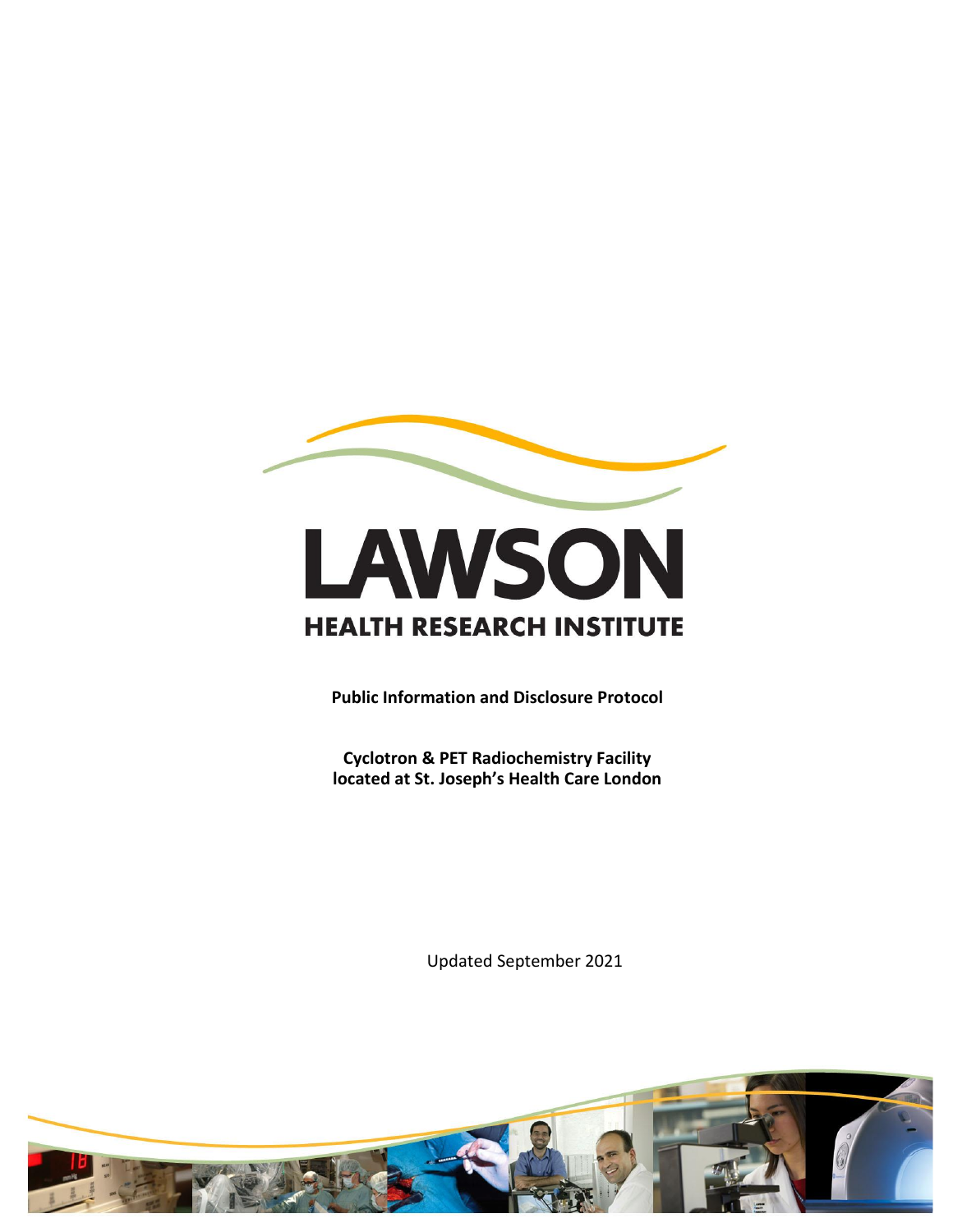

*Public Information and Disclosure Protocol Cyclotron & PET Radiochemistry Facility*

### **PUBLIC INFORMATION DISCLOSURE PROTOCOL**

#### **Information Disclosure – Routine**

The facility may disclose information to the public related to the operations of the facility, including:

- Facility milestones and achievements (i.e. research successes).
- Funding announcements related to the facility.
- Information regarding the routine operations of the facility as it applies to the health and safety of the environment and the public.

This information may be disclosed through a variety of channels, including:

- Corporate reports.
- Media releases (on an as-required basis) sent to local media (newspaper, radio, TV).
- Public events, such as public forums and news conferences.
- Social media operated by Lawson Health Research Institute and St. Joseph's Health Care London.
- Hospital publications (including electronic newsletters).
- Direct letter to neighbours.
- Public forums and/or virtual town halls (live web cast).
- Personal response to a query by a designated spokesperson or subject matter expert.
- Tours of the facility may be provided.

#### **Information Disclosure – Non-routine**

Lawson Health Research Institute, coordinating crisis communications with St. Joseph's Hospital, will disclose information to the public related to a non-routine event, issue or crisis that may pose risk to the safety of staff or the public. Such disclosure must be authorized by the Scientific Director of the Lawson Health Research Institute and the Director of the Cyclotron facility.

Non-routine events, issues or crisis to be disclosed may include:

- Equipment or structure failure that poses a potential safety risk to hospital staff and/or the public.
- Fire, serious industrial accident or other disaster resulting in significant damage or disruption to facility.
- Serious injury or death of an employee, researcher or member of the public resulting from an accident.
- Recall or other critical event related to a radiopharmaceutical produced by the facility, as governed by Health Canada.

| Type of<br>Information/Issue | <b>Audience</b>    | <b>Tactic/Medium</b>    | Spokesperson             | <b>Response</b><br><b>Time Frame</b> |
|------------------------------|--------------------|-------------------------|--------------------------|--------------------------------------|
| <b>CNSC Annual</b>           | Internal (Primary) | Offered upon request to | <b>Facility Director</b> | Available upon                       |
| Compliance Report            | audiences          | Spokesperson            |                          | request                              |
| summary                      |                    |                         | <b>Radiation Safety</b>  |                                      |
|                              |                    |                         | Officer                  |                                      |

#### **Table 1.0 List of the various types of information to be disclosed.**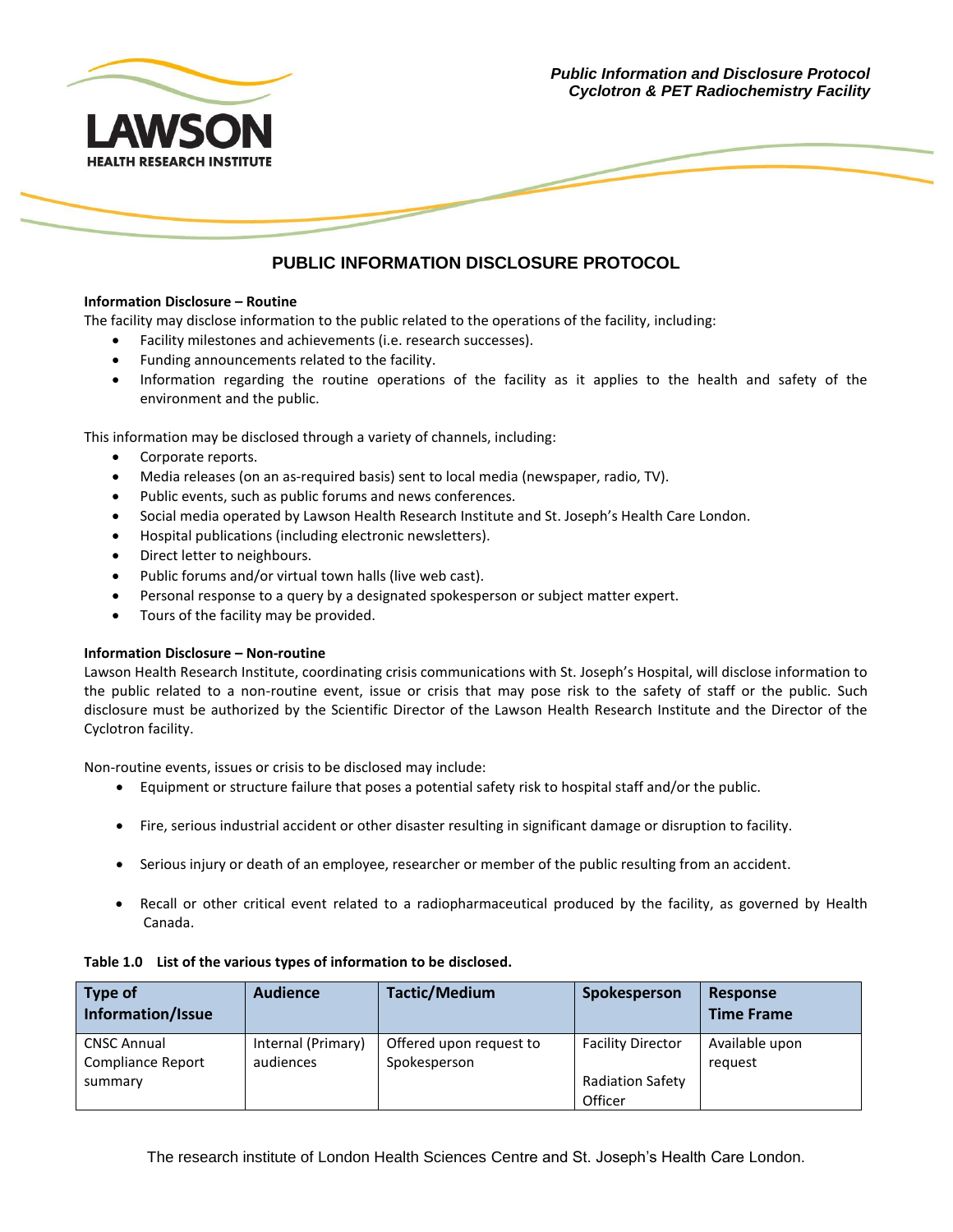

| Research updates         | All audiences         | Media may include:          | <b>Facility Director</b> | As necessary       |
|--------------------------|-----------------------|-----------------------------|--------------------------|--------------------|
| (e.g. new partnership,   |                       |                             |                          |                    |
| research publication)    |                       | Advisory/Release            |                          |                    |
|                          |                       |                             |                          |                    |
|                          |                       | Press conference            |                          |                    |
|                          |                       | Tours                       |                          |                    |
|                          |                       |                             |                          |                    |
|                          |                       | Media interview             |                          |                    |
|                          |                       |                             |                          |                    |
|                          |                       | Article in Hospital         |                          |                    |
|                          |                       | newsletter                  |                          |                    |
|                          |                       |                             |                          |                    |
|                          |                       | Social media                |                          |                    |
|                          |                       | Lawson Imaging website      |                          |                    |
| Operational              | Industry/suppliers    | May include:                | Scientific               | Within 1 week of   |
| developments or          | (if affected)         |                             | Director, Lawson         | development        |
| events with offsite      |                       | Letter/email/Town Hall      |                          |                    |
| effects (e.g. labour     | Lawson staff          | meeting                     | <b>Facility Director</b> |                    |
| disputes, expansions,    | (if applicable)       |                             |                          |                    |
| facility changes)        |                       | Lawson Imaging website      |                          |                    |
|                          | Lawson/Hospital       |                             |                          |                    |
|                          | leadership            | Social media                |                          |                    |
|                          | London public         |                             |                          |                    |
|                          | (if applicable)       |                             |                          |                    |
| Notification of planned  | Audience              | <b>PSA</b>                  | <b>Facility Director</b> | Within 48 hours of |
| and unplanned            | depends on            |                             |                          | event              |
| significant interruption | emergency but         | Website                     |                          |                    |
|                          | may include:          |                             |                          |                    |
|                          |                       | Emails                      |                          |                    |
|                          | <b>Physical Plant</b> | Note: For emergencies,      |                          |                    |
|                          | Security, Health      | Lawson would follow the St. |                          |                    |
|                          | and Safety            | Joseph's Communications     |                          |                    |
|                          |                       | Crisis Communication plan   |                          |                    |
|                          | Environmental         |                             |                          |                    |
|                          | Services              |                             |                          |                    |
|                          |                       |                             |                          |                    |
|                          | Staff, patients       |                             |                          |                    |
|                          | and visitors          |                             |                          |                    |
|                          | Senior Leadership     |                             |                          |                    |
|                          |                       |                             |                          |                    |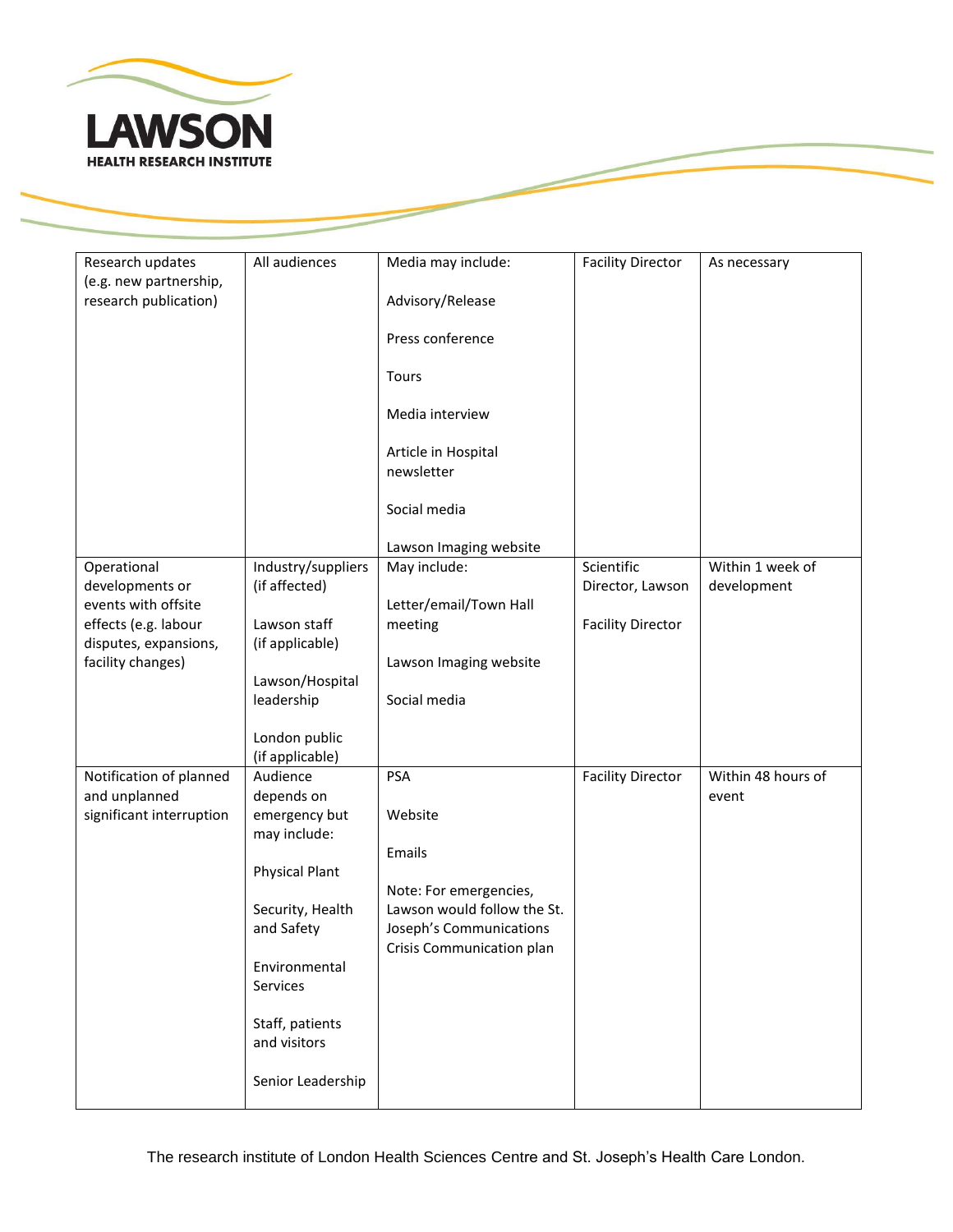

|                                                  | London<br>emergency |                         |                          |                             |
|--------------------------------------------------|---------------------|-------------------------|--------------------------|-----------------------------|
|                                                  | services            |                         |                          |                             |
|                                                  | Neighbours          |                         |                          |                             |
|                                                  | Customers           |                         |                          |                             |
| Impact of natural<br>events such as weather,     | All audiences       | Website posting         |                          | Within 48 hours of<br>event |
| floods, power outage                             |                     | PSA (if necessary)      |                          |                             |
| Incidents such as<br>Environmental               | All audiences       | Website posting         |                          | Within 48 hours of<br>event |
| monitoring/releases                              |                     | PSA (if necessary)      |                          |                             |
| Any other incident that<br>may have, or is       | All audiences       | Website posting         |                          | Within 48 hours of<br>event |
| perceived to have, an<br>impact on the safety of |                     | PSA (if necessary)      |                          |                             |
| the staff, public or                             |                     |                         |                          |                             |
| environment                                      |                     |                         |                          |                             |
| Proactive outreach and                           | All audiences       | Open Forum presentation | <b>Facility Director</b> | Yearly basis                |
| dissemination of key                             |                     |                         |                          |                             |
| messages                                         | (Target different   |                         |                          | Plus: as per special        |
|                                                  | audiences on a      |                         |                          | request                     |
|                                                  | rotating basis)     |                         |                          |                             |

#### **CONTACT INFORMATION**

For questions regarding the public information and disclosure program, contact:

Laura Goncalves Lead, Communications & External Relations Lawson Health Research Institute 519.685.8500 ext. 64059 laura.goncalves@lawsonresearch.com

For questions regarding the Cyclotron & PET Radiochemistry Facility, contact: Michael S. Kovacs, Ph.D. Director, Cyclotron & PET Radiochemisty Facility Lawson Health Research Institute 519.646.6100 ext. 61096 [mkovacs@lawsonimaging.ca](mailto:mkovacs@lawsonimaging.ca)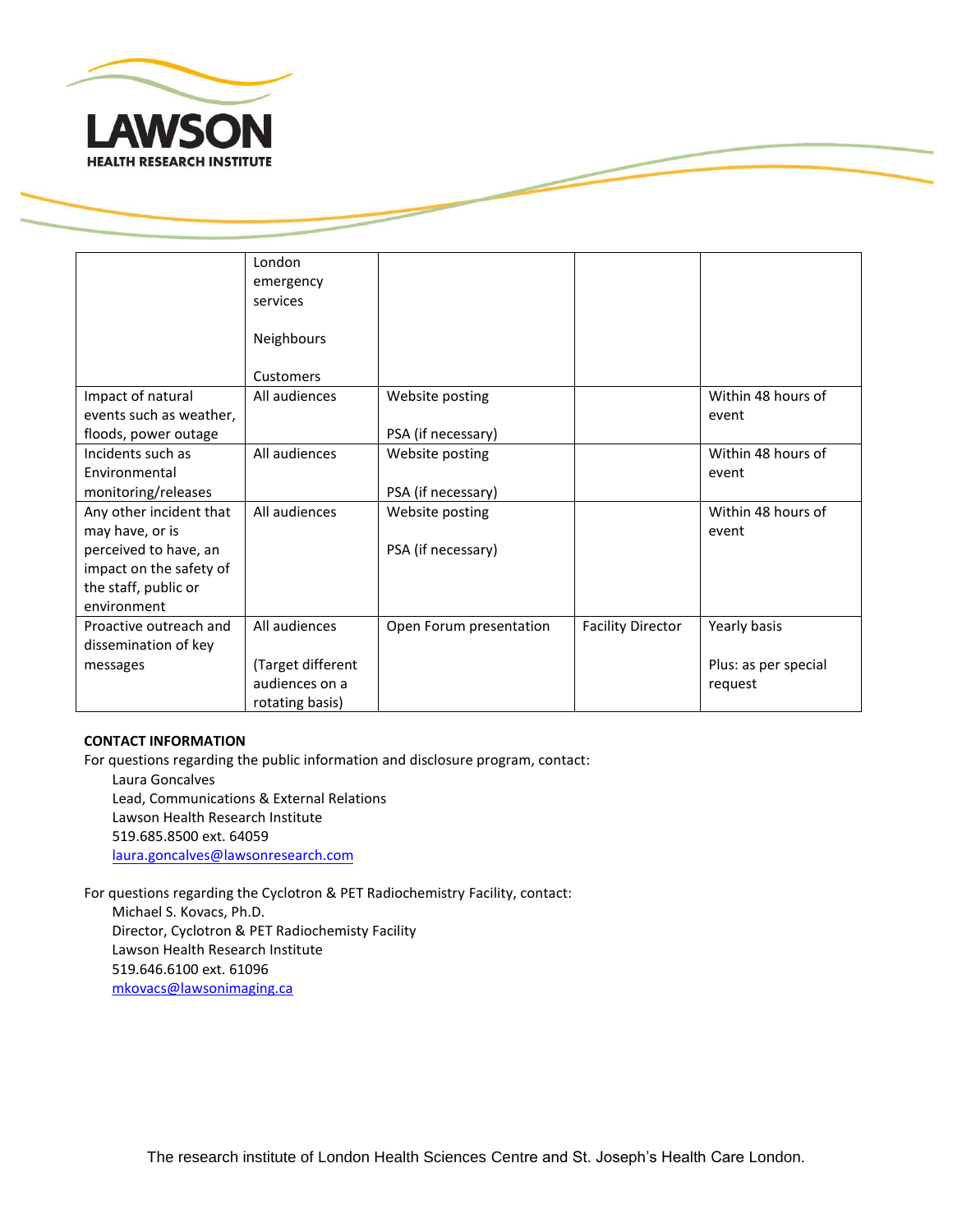

## **Frequently Asked Questions**

#### **What is a Cyclotron?**

A cyclotron is a type of compact particle accelerator used to produce quantities of radioactive isotopes called positron emitters. Stable, non-radioactive isotopes are put into a cyclotron which accelerates charged particles to high energy in a magnetic field. The stable isotopes then react with a beam to form radioactive isotopes, which are taken from the cyclotron, transformed into positron-emitting radiopharmaceuticals within the radiochemistry laboratory and delivered to the nuclear medicine department where they are used for imaging procedures. Cyclotrons are a clean nuclear technology and create very little radioactive waste as a result of their operation.

#### **What are the products of the cyclotron used for?**

The positron-emitting radiopharmaceuticals are used for imaging procedures on patients called positron emission tomography or PET. PET is the most advanced medical diagnostic imaging technology available today for:

- (i) Early and accurate detection of cancer,
- (ii) Detecting certain diseases of the heart and brain.

#### **Is a cyclotron safe?**

The Canadian Nuclear Safety Commission (CNSC) oversees the license application process. A total of three licenses were required prior to commencement of use:

- License to construct,
- License to operate (including commissioning),
- License to service.

Regular monitoring, annual reports and five-year license renewals are a necessity to ensure compliance with CNSC regulations. All exposure levels to guests of St. Joseph's Health Care London (St. Joseph's) and to staff working inside and outside the facility are well below the CNSC allowable limits.

The radioactive isotopes generally produced in the cyclotron facility are short-lived, with half-lives ranging from 2 to 110 minutes. This means that within 24 hours they are no longer radioactive.

#### **What is the difference between a cyclotron and nuclear reactor?**

A nuclear reactor, such as the National Research Universal reactor in Chalk River, ON, uses uranium to generate fission products and neutrons, resulting in the creation of long-lived radioisotopes. These radioisotopes are utilized in nuclear medicine procedures and, due to their long half-lives, can be transported long distances to St. Joseph's from facilities such as the reactor in Chalk River.